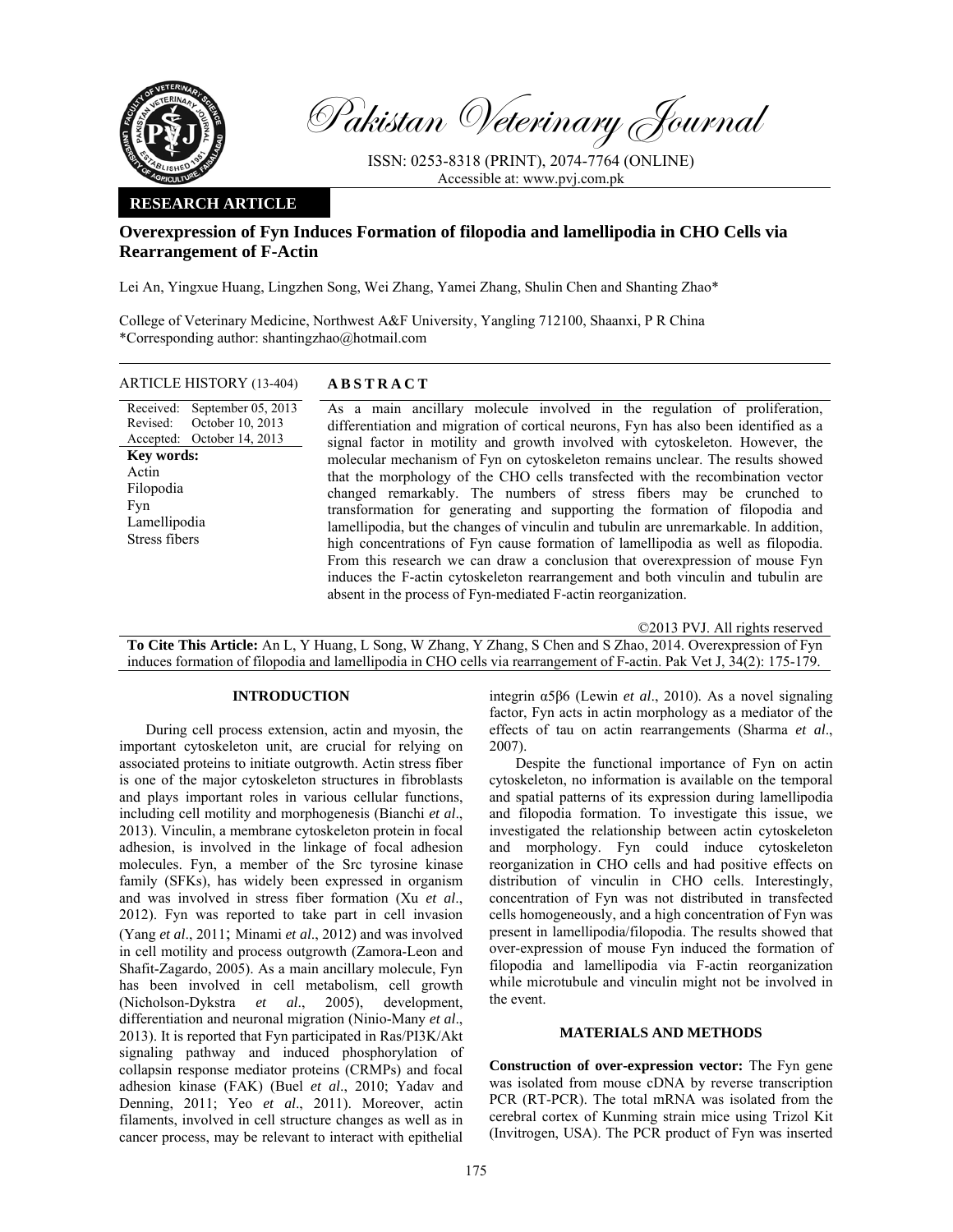into vector pMD18-T-simple (TaKaRa, Japan). The PCR primers used in the experiment were (restriction enzyme sites are underlined) Fyn-F: 5'-CGGAATTCATGGGCTG TGTGCAA-3' and Fyn-R: 5'-TCCCCCGGGCCAGGTT TTCACCGG-3'; GAPDH-F: 5'-AGCGAGACCCCACT AACA-3' and GAPDH-R: 5'-ATGAGCCCTTCCACAA TG-3'. PCR product was digested with *Eco*R I and *Sma* I (New England Biolabs, USA), and the product was ligated into pEGFP-N1 vector, resulting in a recombinant expression vector pEGFP-N1-Fyn, Fyn gene was expressed as a GFP-Fyn fusion protein in cell.

**Cell culture and transfection:** The CHO cells (Chinese Hamster Ovary) were prepared in our lab and cultured in F12K medium (Gibco, USA) containing 10% fetal bovine serum (FBS) including penicillin (50 U/ml) and streptomycin (50 U/ml). Transient transfection was carried out using X-tremeGENE HP (Roche, USA) according to the manufacturer's instructions.

**Quantitative real-time PCR and western blot:** Cells were collected after 24h of transfection for quantitative real-time PCR and 48h for western blotting. Fyn fragment, F: 5'-CACAGACCCCACCC CTCA-3'; R: 5'- CCGTCCGTGCTTCATAGT-3'; β-actin, F: 5'-TCCCTGGAGAAGAGCTACGA-3'; R: 5'-AGCA CTGTGTTGGCGTACAG-3'. Quantitative real-time PCR amplification reactions were carried out on a Bio-Rad CFX96 by SYBR Premix Ex TaqTM II (Takara, Japan) chemistry detection under amplification conditions. The mixtures were incubated for initial denaturation at 95° C for 10 min, followed by 38 cycles consisting of 95° C for 15s and 60° C for 1min.

The cellular protein was extracted in the lysis buffer (solarbio, china) with 1 mM PMSF (Phenylmethanesulfonyl fluoride) Protein concentrations were measured and equal amounts were loaded in each condition. The extracted protein was electrophoresed in 10% SDS-PAGE gels and transferred to polyvinylidence fluoride (PVDF) membranes (Millipore, USA). After blocking with 5% nonfat milk in Tris-buffered saline/0.1% Tween 20 (TBST) at RT (room temperature) for 30mins, the membranes were incubated with primary antibodies (Mouse monoclonal anti-GAPDH antibody and mouse monoclonal anti-Fyn, Santa Cruz, USA) overnight at 4° C and the membranes were hybridized with a 1:2000 dilution of goat-anti-mouse HRP-labeled antibody for 2h at RT. The targeted proteins were detected using the ECL substrate kit (Thermo, USA) according to the manufacturer's instruction.

**Immunohistochemistry:** Cells were fixed with 4% Paraformaldehyde (PFA) in PBS for 1h at RT, and fixed cells were incubated with primary antibody (mouse antitubulin or mouse anti-vinculin) overnight at 4° C, then the cells were incubated in secondary antibody Alexa Fluor 568-conjugated goat anti-mouse (1:300; invitrogen) for 2 h at room temperature. Cells were stained for F-actin with TRITC-conjugated phalloidin (1:1000; millipore). All of cells were counterstained with DAPI (1:1000; millipore). Fluorescent image analysis was done on fluorescent

microscope and stained cells were analyzed on a Zeiss microscope (Axio Observer Z1, Carl Zeiss).

**Statistical analysis:** Data are expressed as mean ± standard error of the mean (SEM). The data were evaluated for significant differences using a Student's *t*test. P<0.05 (\*), P<0.01 (\*\*) and P<0.0001 (\*\*\*) was considered significant, very significant and extremely significant, respectively.

#### **RESULTS**

**Identification and over-expression of the recombinant vector:** Using recombinant clone, the Fyn gene was inserted into vector pEGFP-N1 and formed pEGFP-N1- Fyn. We identified the over-expression of GFP-Fyn in CHO cells using quantitative RT-PCR and western blot. The normal transcription of Fyn gene in CHO cells transfected with pEGFP-N1-null (GFP-Control) only maintained at extremely low level (Fig. 1A & 1B), while the transcription of Fyn mRNA in the cells transfected with pEGFP-N1-Fyn increased significantly 24 h posttransfection (P<0.0001). The Fyn protein was only found in cells transfected with pEGFP-N1-Fyn group (Fig. 1C), indicating that Fyn was successfully expressed in vitro.

**Fyn induces dramatic morphological changes in CHO cells:** Filopodia, a slender cytoplasmic projection, is composed of microfilament and extend beyond the lamellipodia under the condition of movement (Mattila and Lappalainen, 2008). Following pEGFP-N1-Fyn treatment, an association between Fyn and filopodia in the cell processes was observed. Over-expression of Fyn-GFP induced dramatic morphological changes (Fig. 1A). The formation of filopodia and lamellipodia at the cell periphery were characterized, and the mean number and length analysis of cells filopodia were measured and calculated. As shown in Figure 1D/E, the number and mean length of filopodia in cells transfected with pEGFP-N1-Fyn increased dramatically compared to those in control cells (P<0.0001). The results showed that distribution of Fyn in the cells not only overlay with actin, but also with the formation of filopodia and lamellipodia. In addition, the distribution of filopodia is always located at the edge of lamellipodia/cell, and the mean length is up to 10 microns as long as a cell diameter.

**Fyn leads to formation of filopodia and lamellipodia via F-actin reorganization:** Stress fiber, a structure of actin filament, has been found in eukaryotic cell and it is closely related to morphological changes and movement, indicating that when cell moves, the stress fibers will disappear and transform into fragmentation in order to adapt and stabilize the changes. Consequently, the changes of stress fibers were observed. As can be seen in Figure 2, the F-actin did not organize into typical bundles of stress fibers in cytoplasma of cells transfected with pEGFP-N1-Fyn, but appeared to be highly concentrated in the filopodia and cell periphery. It was shown that stress fiber number declined as well as total length whereas the average length remained unchanged (Fig. 2B/C, P<0.0001), therefore, the significant difference of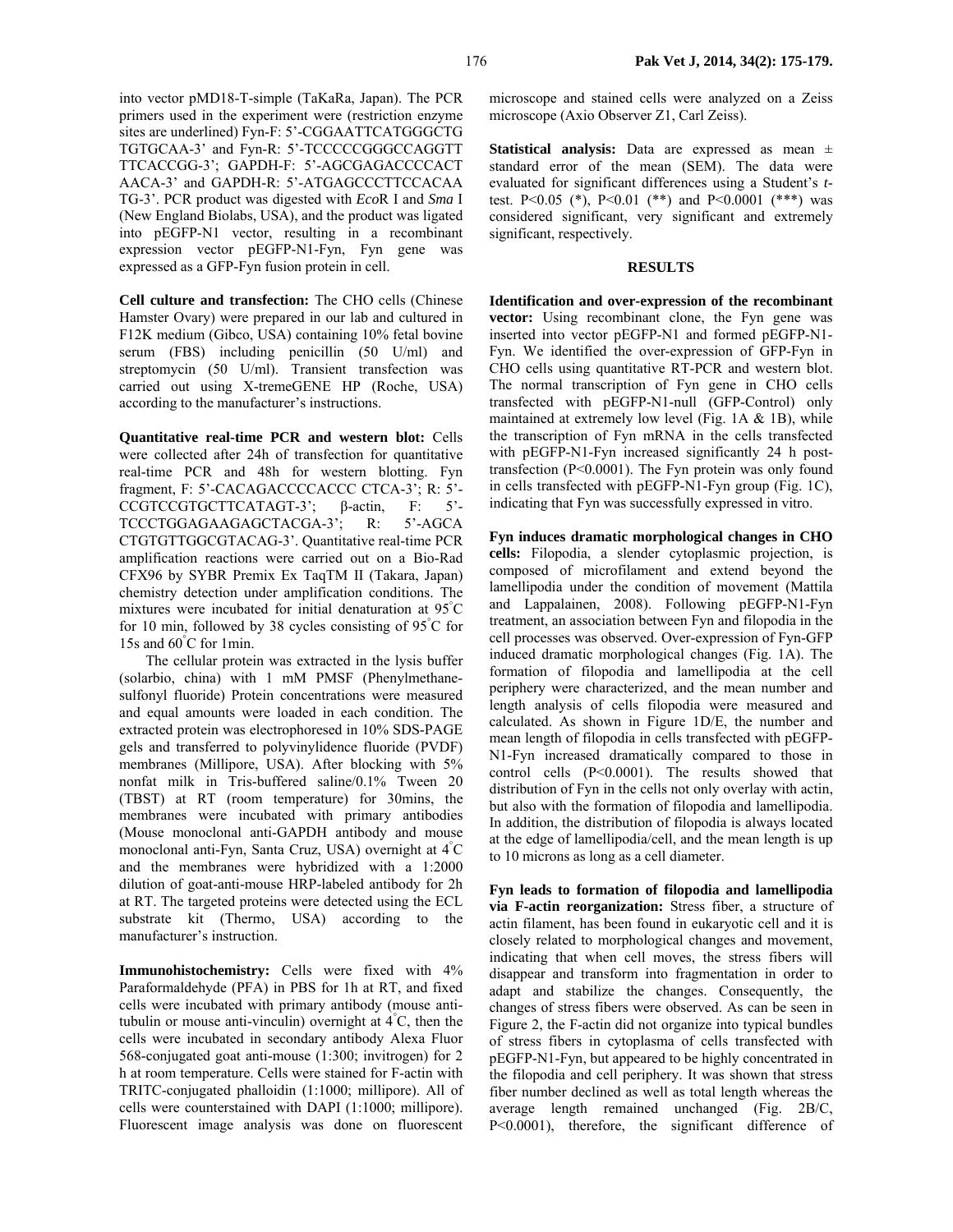

**Fig. 1:** Over-expression of Fyn-GFP in CHO cells induced dramatic morphological changes. Although GFP protein expressed in both control group and pEGFP-N1-Fyn group, formation of filopodia and lamellipodia were found in the pEGFP-N1-Fyn group. An increased filopodia/lamellipodia was observed and analysed between the two groups. (A) Left: the GFP-Control transfected cells. Right: the Fyn transfected cells. Scale bar, 10 µm. (B) The transcription of Fyn in CHO cells transfected with pEGFP-N1-Fyn was higher than the control group. (C) Western blot analysis of Fyn in CHO cells. (D/E) The number of filopodia transfected with pEGFP-N1-Fyn was analyzed, and the length of filopodia was similar to the analysis (P<0.0001). For quantification, Number/length was counted using the Image J.



**Fig. 2:** The CHO cells transfected with pEGFP-N1-Fyn induced the depolymerization of stress fiber. (A) Upper panel: the GFP-Control transfected cells. Lower panel: the Fyn transfected cells. The cells were stained with TRITC-phalloidin and DAPI. Scale bar, 10 µm. (B) The number of stress fiber was counted between the two groups (P<0.0001). (C) The mean length of stress fiber did not change in the cells with pEGFP-N1-Fyn, therefore, total length in the pEGFP-N1-Fyn group significantly decreased (P<0.0001). (D) The result showed that the area of cells was unaffected by Fyn; (E) The ratio between total length of stress fibers and area of cells (L/A), significantly reduced (P<0.0001). For quantification, length/area was counted using the Image J. (F) The analysis of fluorescence intensity in Fyn transfected cells. The distribution of Fyn-GFP on lamellipodia was significantly higher than cell interior (P<0.0001).

L/A means the state of stress fibers has changed from linear bundles to random fragment (Fig. 2D/E, P<0.0001). The results suggested that Fyn-induced formation of filopodia and lamellipodia depending on actin filament rearrangement which involved in the activity of microfilaments. Interestingly, we noticed that: in Fyn transfected cells, a high concentration of Fyn instead of low concentration of Fyn could arrest depolymerization of stress fiber showing that high concentration Fyn could induce formation of filopodia and lamellipodia (Fig. 2F, P<0.0001).

**Vinculin and tubulin might be absent to Fyn-induced morphological changes:** In the present study, the CHO

cells were double stained with the anti-tubulin/vinculin mAb and DAPI to investigate whether Fyn was associated or stabilized with tubulin/vinculin in the process of outgrowth. In figure 3, Fyn could cause the shifting of vinculin accompanied by protrusions partially, but it was not necessary. Moreover, the distribution of tubulin was not always co-localized with GFP-Fyn (Fig. 3B), the distribution of tubulin was not altered in the process of formation of lamellipodia/filopodia, suggesting that Fyninduced filopodia/lamellipodia is mainly actin-based, while vinculin/tubulin is absent to the filopodia/ lamellipodia predominantly. The previous study proved that Fyn does not associate or stabilize microtubules (MTs) in COS-7 cells (Zamora-Leon and Shafit-Zagardo,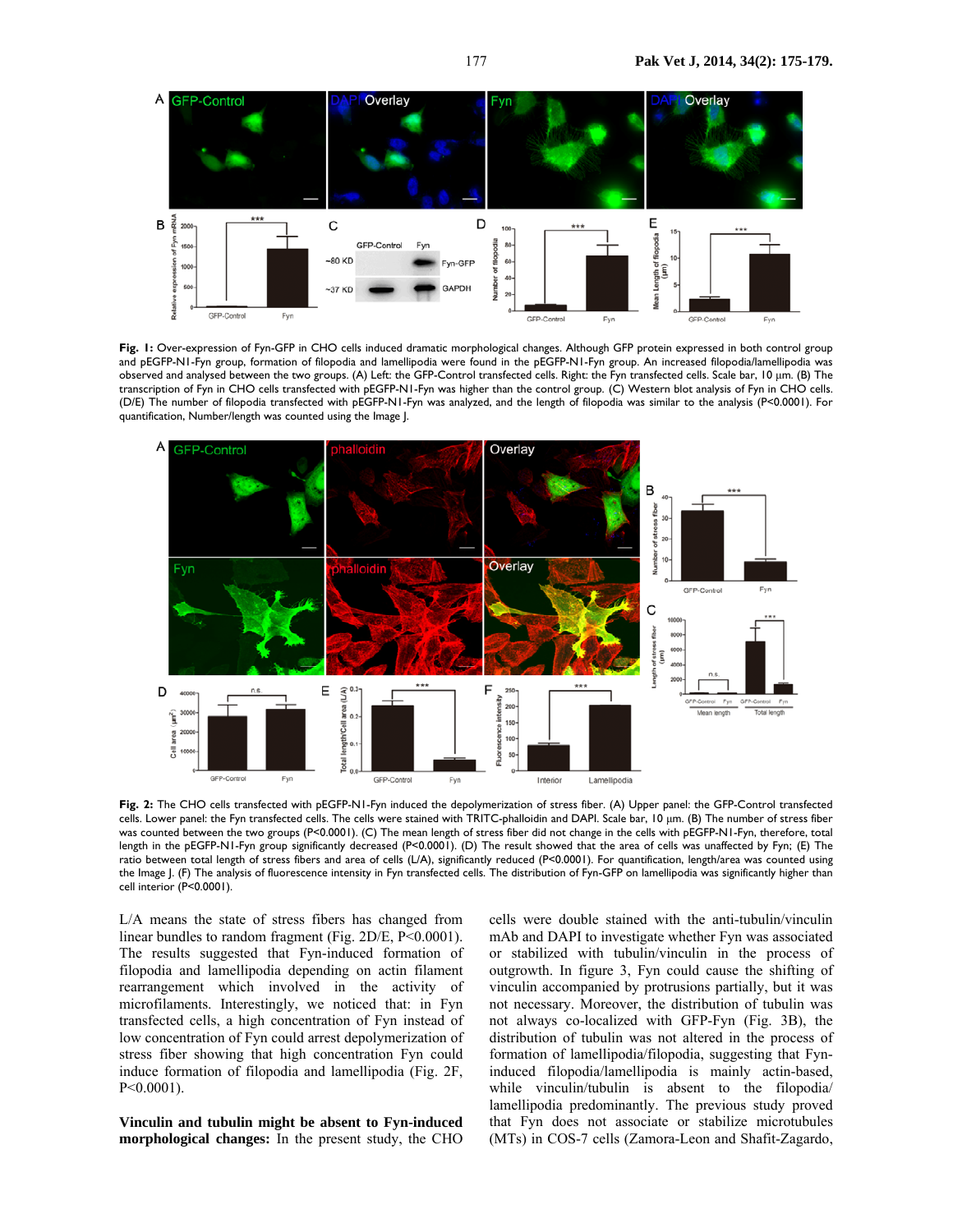

**Fig. 3:** The effect of Fyn on vinculin/tubulin. (A) Fyn did promote shifting of vinculin in the process of formation of filopodia/lamellipodia. (B) Fyn did not induce remarkable change of tubulin in CHO cells. (C) Fyn did not induce changes of tubulin/vinculin protein. The protein expression levels of both tubulin and vinculin were no difference between the two groups. (D) Densitometric analysis of vinculin and tubulin protein in CHO cells transfected with GFP-Control or Fyn. Results were from three independent experiments; statistically significant differences are indicated (unpaired t test, n.s., not significant). Scale bar, 10 µm.

2005), our results showed similar characteristics. There was not a statistically significant difference between the expression of vinculin/tubulin between the GFP-Control group and the Fyn group (Fig. 3C/D), indicating that tubulin is an unnecessary factor within the process of filopodia/lamellipodia, in which pseudopodia were stimulated by F-actin polymerization and stabilized at focal adhesion sites. Our results showed that these distributions of vinculin always pitch matures membrane protrusion in the process of cell motility and morphogenetic movement and this affection is limited and during the process of actin polymerization, the role of tubulin seems to maintain cell shape.

## **DISCUSSION**

Using biochemical and molecular approaches, we demonstrated that mouse Fyn interact with cytoskeleton in vitro, moreover, the relationship between Fyn and vinculin/tubulin was detected and the changes of stress fibers were observed primarily. Since microtubule depolymerization in fibroblasts had been shown to induce stress fibers formation, Fyn did not interact with acetylated tubulin or enhance MT (microtubule) stabilization (Zamora-Leon and Shafit-Zagardo, 2005). Vinculin is thought to anchor F-actin to the membrane and regulate the links between F-actin and the cadherin and integrin families of cell-adhesion molecules. Our previous

research proved that SFKs played a part in neuronal migration and movement (Zhao and Frotscher, 2010). Cofilin, an actin-depolymerizing protein, promotes the disassembly of F-actin leading to the process (Frotscher *et al*., 2009). In this study, we have provided evidence that Fyn had positive effects on the formation of filopodia and lamellipodia, and Fyn instructed the actin filament toward depolymerizing and acted as a joint cue to the active cells via F-actin rearrangement in the process of filopodia/ lamellipodia when the cell got a signal to change morphology.

At the normal physiological state, the morphology of a CHO cell deliver signal that it has a smooth edge around the cell surface, where very few filopodia or lamellipodia are found. Here we have shown that over-expression of Fyn in CHO cells resulted in filopodia and lamellipodia formation via F-actin rearrangement, and vinculin and tubulin were unchanged at the level of protein expression when the stress fiber disappeared. Thus, our experiments have further revealed the mechanism of Fyn-mediated morphological changes depended on cytoskeleton factor. Over-expression of Fyn further changed the state of stress fiber, and the most important point is the change of stress fibers from lineation to dispersion in CHO cells (Fig. 2). In order to verify our idea, number, length and area of actin filament have been measured. Moreover, the analysis of fluorescence intensity in Fyn transfected cells was detected. The results proved that Fyn produced strong